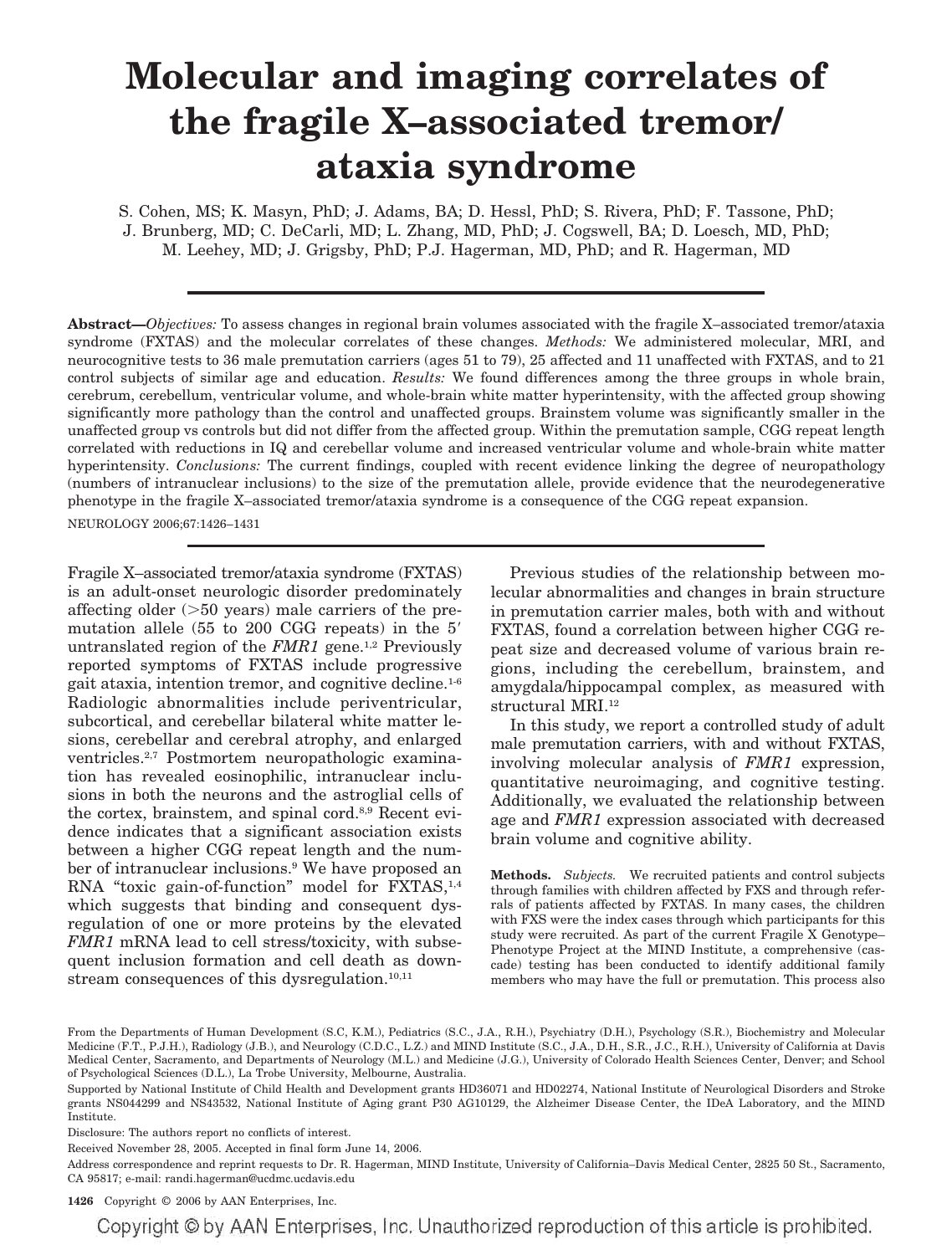allows for identification of family-member controls that do not have an *FMR1* mutation. We recruited two additional control subjects of similar age and high education level from university emeriti faculty. All male premutation carriers over age 50 who agreed to participate were included in this study, regardless of presentation of FXTAS symptoms. Following clinical examination, subjects were grouped by presence or absence of tremor or ataxia. Eleven premutation carriers with no significant motor symptoms on clinical neurologic examination were considered unaffected by FXTAS. Twenty-five premutation carriers with tremor or ataxia, according to previously reported diagnostic criteria,<sup>2</sup> were considered affected by FXTAS. There were 21 control subjects of similar age and education levels.

*Neuroimaging.* Structural MR images were acquired using a 1.5 T GE Signa Horizon LX Echospeed system. The acquisition parameters were as follows: coronal three-dimensional spoiled gradient-recalled echo (inversion recovery prepped SPGR) acquisition, T1-weighted; coronal plane, three-dimensional acquisition, gradient-recalled echo, radiofrequency-spoiled, repetition time (TR): 9.1 milliseconds, spatial resolution:  $0.9375 \times 0.9375 \times$ 1.5–mm thickness; high-resolution fluid-attenuated inversion recovery (FLAIR) (same orientation as axial spin echo); oblique axial plane, two-dimensional acquisition, inversion recovery spin echo, echo time:144 milliseconds, TR: 11,000 milliseconds, inversion time: 2,250 milliseconds, 14 slices/acquisition, two interleaved acquisitions, resolution  $0.9375 \times 0.9375 \times 3$ -mm thickness, 0-mm interslice on reconstructed image.

MRI quantification was performed using a custom-written computer program operating on a UNIX Solaris platform (Quanta 6.1). Image evaluation was based on a semiautomatic segmentation analysis involving operator-guided removal of nonbrain elements as previously described.13 In brief, nonbrain elements were manually removed from the image by operator-guided tracing of the dura mater within the cranial vault, including the middle cranial fossa, posterior fossa, and cerebellum. The resulting measure of the cranial vault was defined as the total cranial volume (TCV) and served as an estimate of head size. All volumes were normalized to TCV.

The TCV was segmented into CSF, brain matter, and white

matter hyperintensity volume according to previously published methods.13-16 The TCV was further subdivided into regions of interest, including cerebrum, cerebellum, brainstem, lateral ventricles, and third ventricle. For the current study, lateral and third ventricular volumes were summed for a total ventricular region of interest. The brainstem– cerebellar region extended from one slice inferior to the anterior commissure to the most inferior slice containing the cerebellar vermis. The inferior border of the cerebellar vermis was used as a tracing cutoff, as it was the most inferior landmark present in all scans. The above measurements were performed on axial FLAIR images.

Hippocampal volumes were quantified by operator-guided tracing as described previously.15 The sampled hippocampus included the CA1-CA4 fields, dentate gyrus, and subicular complex. Quantification of hippocampal volume was performed on coronal threedimensional SPGR images.

Intrarater reliability was determined using intraclass correlation coefficients (ICCs) with a minimum score of 0.97 needed for reliability. ICCs were 0.99 for total cranial volume, 0.98 for cerebral volume, 0.98 for right hippocampal volume, 0.97 for left hippocampal volume, and 0.99 for volume of white matter hyperintensity. A single rater performed all of the analyses and was blinded to subjects' experimental condition, molecular status, and demographic information.

*Neurocognitive testing.* All subjects were administered the Wechsler Adult Intelligence Scale-III,<sup>17</sup> from which Verbal IQ (VIQ), Performance IQ (PIQ), and Full-Scale IQ (FSIQ) were obtained.

*Molecular measures.* Blood was drawn for all study patients except one who was unavailable. This individual was an obligate carrier by pedigree analysis. For DNA analysis, genomic DNA was isolated from peripheral blood leukocytes (5 mL of whole blood using standard methods; Puregene Kit, Gentra). For southern blot analysis, 5 to 10  $\mu$ g of isolated DNA was digested with *Eco*R1 and *Nru*l. The probe used in the hybridization was the *FMR1*-specific dig-labeled StB12.3. Details were as previously described.18 Genomic DNA was also amplified by PCR as previously described.19 Analysis and calculation of the repeat size for both

|                 |                                                | Controls, $n = 21$    |                       | Unaffected, $n = 11$  | Affected, $n = 25$                 |                        |  |
|-----------------|------------------------------------------------|-----------------------|-----------------------|-----------------------|------------------------------------|------------------------|--|
|                 | Median                                         | (Range)               | Median                | (Range)               | Median                             | (Range)                |  |
| Age             | 63                                             | $(51 - 79)$           | $61^{a*}$             | $(51 - 78)$           | $67^{\mathrm{u}*}$                 | $(53 - 79)$            |  |
| CGG             | $30^{u^{\ddagger},a^{\ddagger}}$               | $(18 - 42)$           | $79.5^{\circ}$        | $(55 - 163)$          | $90^{c}$                           | $(62 - 130)$           |  |
| mRNA            | $1.43^{\mathrm{u}\ddagger,\mathrm{a}\ddagger}$ | $(0.63 - 2.00)$       | $3.75^{\text{c}}$     | $(2.09 - 7.02)$       | 3.44c                              | $(1.98 - 9.76)$        |  |
| Whole brain vol | $0.85^{a}$                                     | $(0.78 - 0.91)$       | $0.86^{a\dagger}$     | $(0.76 - 0.89)$       | $0.77^{\text{c},\text{u}+}$        | $(0.65 - 0.88)$        |  |
| Cerebral vol    | $0.757^{a\dagger}$                             | $(0.693 - 0.795)$     | $0.769$ <sup>a+</sup> | $(0.687 - 0.79)$      | $0.684^{\text{c},\text{u}\dagger}$ | $(0.569 - 0.795)$      |  |
| Cerebellar vol  | $0.075^{\rm{a}\ddagger}$                       | $(0.062 - 0.092)$     | $0.077^{a\dagger}$    | $(0.057 - 0.08)$      | $0.06^{\text{c},\text{u}+}$        | $(0.042 - 0.078)$      |  |
| Brainstem vol   | $0.02^{u^*,a^+}$                               | $(0.017 - 0.027)$     | $0.019^{c*}$          | $(0.0154 - 0.022)$    | $0.017$ <sup>c†</sup>              | $(0.015 - 0.022)$      |  |
| Hippocampal vol | 0.0026                                         | $(0.0022 - 0.003)$    | 0.0026                | $(0.002 - 0.0033)$    | 0.0024                             | $(0.0014 - 0.0031)$    |  |
| Ventricles      | $0.009^{\mathrm{u}^*,\mathrm{a}\ddagger}$      | $(0.005 - 0.027)$     | $0.009^{c*,a\dagger}$ | $(0.003 - 0.029)$     | $0.031^{\text{c},\text{u}\dagger}$ | $(0.006 - 0.076)$      |  |
| Whole-brain wmh | $0.0012^{a\dagger}$                            | $(0.0007 - 0.0068)$   | $0.0018^{a*}$         | $(0.0009 - 0.0034)$   | $0.0089^{c*,u^*}$                  | $(0.0006 - 0.0372)$    |  |
| Cerebellar wmh  | $0.0000286^{a*}$                               | $(1.07E-05-8.72E-05)$ | 2.72E-05              | $(1.08E-05-5.66E-05)$ | $0.000325^{c*}$                    | $(1.64E-05-315.2E-05)$ |  |
| <b>FSIQ</b>     | $119.5^{a\dagger}$                             | $(90 - 147)$          | 116                   | $(95 - 128)$          | $104^{c\dagger}$                   | $(66 - 129)$           |  |
| <b>PIQ</b>      | $114.5^{\text{a}+}$                            | $(89 - 134)$          | 110.5                 | $(99 - 124)$          | $100^{c\dagger}$                   | $(63 - 121)$           |  |
| VIQ             | $121^{a\dagger}$                               | $(84 - 148)$          | $119^{a*}$            | $(84 - 142)$          | $107^{\text{c}\dagger,\text{u}*}$  | $(74 - 135)$           |  |

*Table 1 Descriptive statistics and comparisons across groups*

The volumetric labels in the first column are normalized to total cranial volume. Significance was evaluated using an age-adjusted nonparametric analysis of variance (Kruskal–Wallis). Post hoc pairwise comparisons of group were performed using age-adjusted Mann– Whitney *U* tests: c significant difference vs the control group; u significant difference vs the unaffected premutation carrier group; <sup>a</sup> significant difference vs the affected premutation carrier group.

 $* p < 0.05$ ;  $\frac{1}{2} p < 0.01$ ;  $\frac{1}{2} p < 0.001$ .

vol = volume; wmh = white matter hyperintensity;  $FSIQ = Full-Scale IQ; PIQ = Performance IQ; VIQ = Verbal IQ$ .

**October (2 of 2) 2006** NEUROLOGY 67 **1427**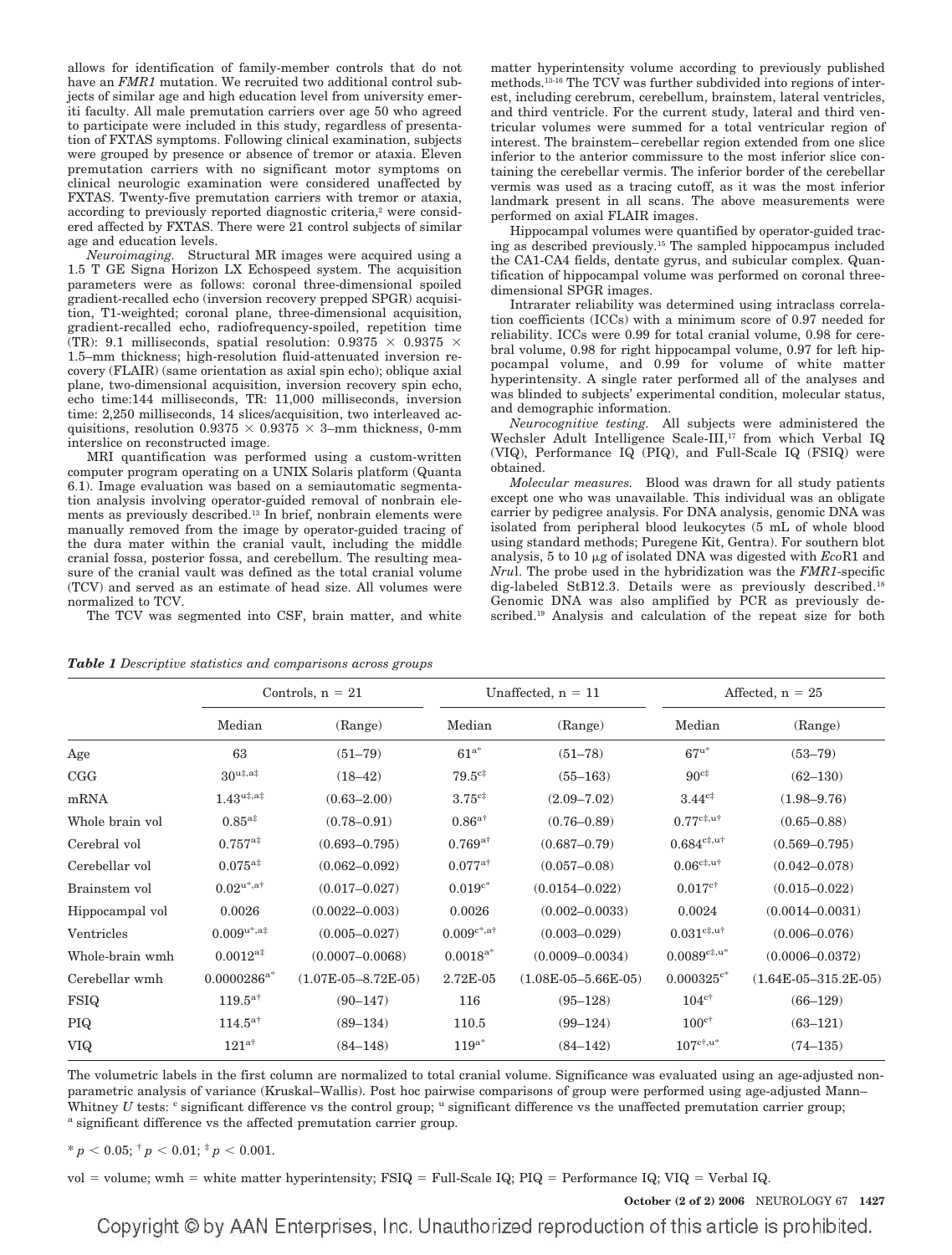southern blot and PCR analysis were carried out using an Alpha Innotech FluorChem 8800 Image Detection System.

*FMR1 mRNA levels.* All quantifications of *FMR1* mRNA were performed using a 7700 and a 7900 Sequence detector (PE Biosystems), as previously described.20

*Analysis.* Descriptive statistics were computed for the control, unaffected, and affected groups for age, molecular, radiologic, and cognitive measures. Differences between these groups were tested using the Kruskal–Wallis nonparametric one-way analysis of variance by ranks. Post hoc pairwise comparisons of group were performed using Mann–Whitney *U* test. These nonparametric tests were necessary given the small sample sizes for each group and the lack of normality in the distribution of values within the groups.

With selection of only premutation carriers, age-adjusted correlations between molecular, volumetric, and cognitive variables were estimated and tested using Spearman (partial) rho. To assess age interactions, we compared patterns of association between middle-aged (51 to 64 years) and old-age (65 to 79 years) groups of premutation carriers.21

Sidak adjustments were used to control for the possible inflation of type I error due to multiple comparisons within each family of hypotheses (e.g., the associations between brain volume measures and cognitive outcomes). These adjustments control for the high degree of correlation between the multiple outcomes.<sup>22</sup> Across all the hypothesis families, the most conservative adjusted *p* value was 0.02, and this was used as a guide for evaluating the significance.<sup>22</sup>

**Results.** There was a significant difference in age distributions across the three groups with the post hoc pairwise comparisons indicating that, on average, the affected group was older than the unaffected group  $(z = 2.12, p =$ 0.03), although not older than the control group ( $z = 1.67$ ,  $p = 0.10$ ) (table 1). These differences are also evident descriptively when examining the median ages for the three groups. Because of this age difference, subsequent comparisons across groups, as well as correlations among premutation carriers (described below), used an age-adjusted residual value. Molecular comparisons indicate no difference in CGG repeat length or level of *FMR1* mRNA between unaffected and affected premutation carriers.

Comparison of age-adjusted regional brain volumes across the control, unaffected, and affected groups indicates differences for most areas measured, including whole brain ( $\chi^2$  = 24.1, *p* < 0.001), cerebrum ( $\chi^2$  = 18.8, *p* < 0.001; figure, A), cerebellum ( $\chi^2 = 19.1$ ,  $p < 0.001$ ), brainstem ( $\chi^2$  = 9.3, *p* = 0.009), and ventricles ( $\chi^2$  = 22.3, *p* < 0.001), as well as whole-brain white matter hyperintensity volume  $(\chi^2 = 14.5, p < 0.001)$  (table 1). A difference was found for cerebellar white matter hyperintensity ( $\chi^2 = 6.3$ ,  $p = 0.04$ ) between groups. Pairwise comparisons indicate no difference between control and unaffected groups in most of the brain regions measured except for brainstem volume  $(z = 2.0, p = 0.05;$  figure, C) and differences between control and affected groups in all regions measured except for hippocampus  $(z = 1.53, p = 0.13;$  figure, B). Between unaffected and affected groups, differences in regional volumes were found in most areas except for hippocampus, brainstem, and cerebellar white matter hyperintensity (table 1).

FSIQ, PIQ, and VIQ scores were lower in the affected group than the control group (FSIQ:  $z = 3.24$ ,  $p = 0.001$ ; PIQ:  $z = 3.46$ ,  $p = 0.001$ ; VIQ:  $z = 2.62$ ,  $p = 0.009$ ); they were also lower (though not significantly) vs the unaffected group (table 1). There was no difference in these measures between the unaffected and control groups.

Age-adjusted correlations among premutation carriers indicate that level of CGG repeat length was associated



*Figure. Comparison of age-adjusted cerebral volume (A), hippocampal volume (B), and brainstem volume (C) between controls, unaffected premutation carriers, and premutation carriers affected with fragile X–associated tremor/ataxia syndrome (FXTAS). The younger age group (age 51 to 64) is represented by filled squares. The older age group (age 65 to 79) is represented by open triangles. Nonparametric analysis of variance showed differences between groups for cerebral volume* ( $\chi^2$  = 18.79, p < *0.001)* and brainstem volume ( $\chi^2 = 9.35$ ,  $p < 0.009$ ). Post *hoc tests showed differences between controls and carriers with FXTAS in cerebral volume (* $z = 4.13$ *,*  $p < 0.001$ *) and brainstem volume (* $z = 2.88$ *,*  $p = 0.004$ *). There was also a difference between unaffected carriers and carriers with FXTAS in cerebral volume (* $z = 2.59$ *,*  $p = 0.006$ *) but not in brainstem volume. There were no significant differences between groups in hippocampal volume. †Total cranial volume.*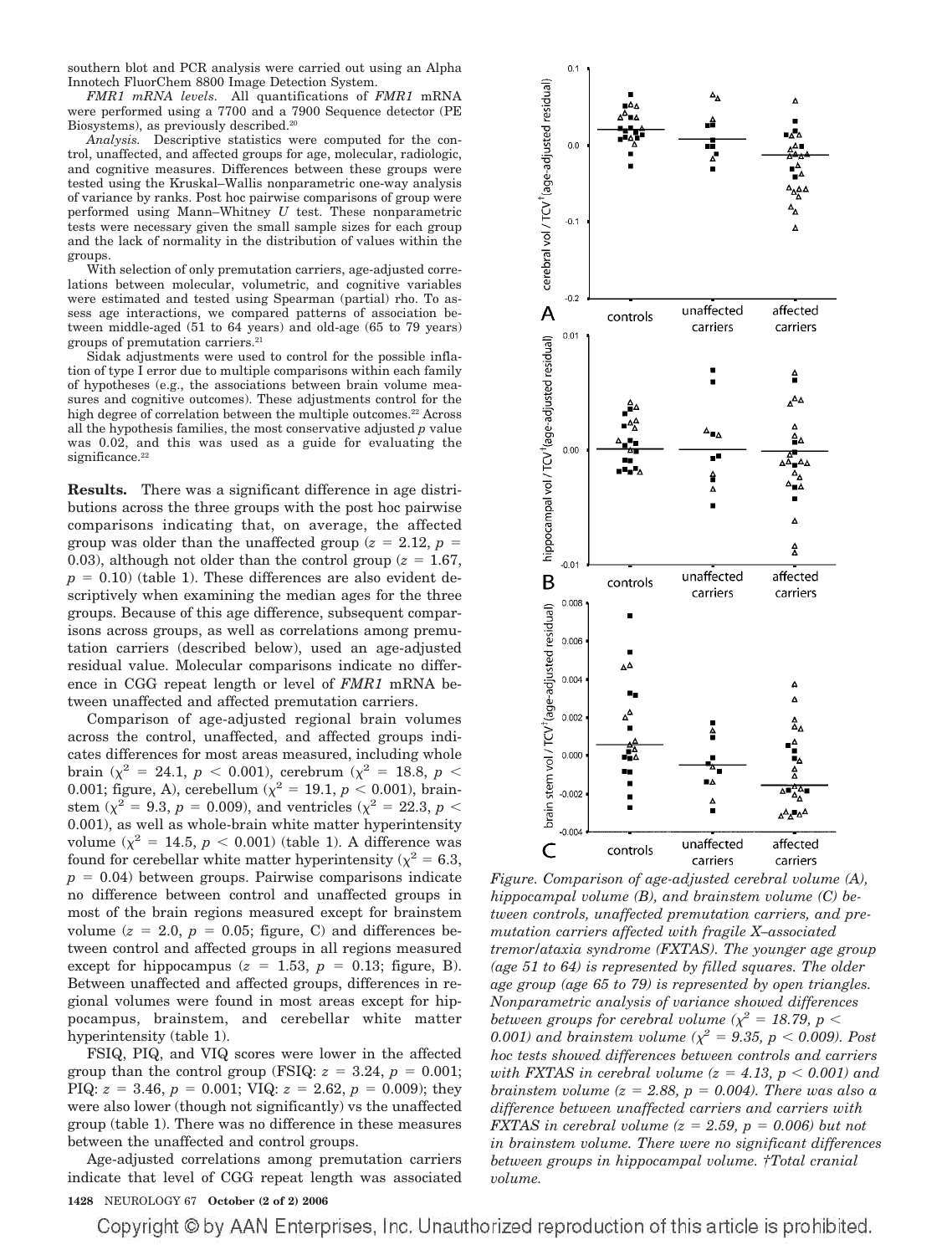|  |  |  |  |  |  |  |  |  |  |  |  |  |  |  | Table 2 Correlations of CGG repeat length and age with brain volumes and IQ in premutation carriers |  |
|--|--|--|--|--|--|--|--|--|--|--|--|--|--|--|-----------------------------------------------------------------------------------------------------|--|
|--|--|--|--|--|--|--|--|--|--|--|--|--|--|--|-----------------------------------------------------------------------------------------------------|--|

|                 |                              | CGG              |             | Age                                    |                              |                  |  |
|-----------------|------------------------------|------------------|-------------|----------------------------------------|------------------------------|------------------|--|
|                 | Spearman rho<br>(unadjusted) |                  |             | Spearman rho partial<br>(age-adjusted) | Spearman rho<br>(unadjusted) |                  |  |
|                 | $r_{\rm s}$                  | $\boldsymbol{p}$ | $r_{\rm s}$ | $\boldsymbol{p}$                       | $r_{\rm s}$                  | $\boldsymbol{p}$ |  |
| Whole brain vol | $-0.041$                     | 0.82             | $-0.353$    | 0.04                                   | $-0.715$                     | $< 0.001*$       |  |
| Cerebral vol    | 0.016                        | 0.93             | $-0.3$      | 0.08                                   | $-0.736$                     | $< 0.001*$       |  |
| Cerebellar vol  | $-0.235$                     | 0.17             | $-0.499$    | $0.002*$                               | $-0.431$                     | $0.009*$         |  |
| Brainstem vol   | 0.154                        | 0.38             | $-0.013$    | 0.94                                   | $-0.525$                     | $0.001*$         |  |
| Hippocampal vol | $-0.213$                     | 0.22             | $-0.32$     | 0.099                                  | $-0.23$                      | 0.178            |  |
| Ventricles      | 0.245                        | 0.16             | 0.635       | $< 0.001*$                             | 0.568                        | $< 0.001*$       |  |
| Whole-brain wmh | 0.375                        | 0.03             | 0.476       | $0.004*$                               | 0.417                        | $0.011*$         |  |
| Cerebellar wmh  | 0.003                        | 0.99             | 0.201       | 0.25                                   | 0.479                        | $0.003*$         |  |
| <b>FSIQ</b>     | $-0.423$                     | $0.01*$          | $-0.544$    | $0.001*$                               | $-0.254$                     | 0.14             |  |
| PIQ             | $-0.38$                      | 0.03             | $-0.485$    | $0.004*$                               | $-0.163$                     | 0.35             |  |
| VIQ             | $-0.385$                     | $0.02*$          | $-0.48$     | $0.004**$                              | $-0.229$                     | 0.179            |  |

 $* p \leq 0.02$ .

vol = volume; wmh = white matter hyperintensity;  $\text{FSIQ} = \text{Full-Scale IQ}$ ;  $\text{PIQ} = \text{Performance IQ}$ ;  $\text{VIQ} = \text{Verbal IQ}$ .

with the volume of many of the brain regions measured, including cerebellum ( $r = -0.3$ ,  $p = 0.002$ ), ventricles ( $r =$ 0.635,  $p < 0.001$ ), and whole-brain white matter hyperintensity ( $r = 0.476$ ,  $p = 0.004$ ) (table 2). Whole-brain ( $r =$  $-0.353$ ,  $p = 0.04$ ) and cerebral ( $r = -0.3$ ,  $p = 0.08$ ) volumes exhibited a trend toward significant association with CGG repeat length. Volumes of brainstem, hippocampus, and cerebellar white matter hyperintensity did not show association with CGG repeat length (table 2). When the younger premutation carrier group (ages 51 to 64) was analyzed separately, no association was found between CGG repeat and any volumetric measures. In contrast, among the older group of premutation carriers (ages 65 to 79), CGG repeat was associated with volume of whole  $brain (r = -0.553, p = 0.006)$ , cerebrum ( $r = -0.498, p =$ 0.02), cerebellum ( $r = -0.532$ ,  $p = 0.009$ ; table 2), ventricles  $(r = 0.761, p < 0.001)$ , and whole-brain white matter hyperintensity  $(r = 0.673, p < 0.001)$ . In the older group, hippocampal volume nearly reached significant association with CGG repeat length  $(r = -0.453, p = 0.03)$ .

Levels of *FMR1* mRNA were associated with ventricular volume  $(r = 0.664, p = 0.02)$  within the younger age group only. The lack of association in the older group may be a matter of restricted range in *FMR1* mRNA in the older sample.

When considering the associations between cognitive level and regional brain volume, we analyzed all premutation carriers together because we did not hypothesize differential patterns of association across age groups. FSIQ and PIQ scores were significantly associated with the volumes of many brain regions including whole brain, cerebrum, cerebellum, hippocampus, ventricles, and whole-brain white matter hyperintensity (table 3). The magnitude of associations between VIQ scores and regional brain volumes was not as strong as FSIQ and PIQ, with the exception of whole-brain white matter hyperin-

|  |  |  |  |  |  |  |  |  |  |  | Table 3 Correlation between brain volumes and IQ in premutation carriers (Spearman rho, age-adjusted) |
|--|--|--|--|--|--|--|--|--|--|--|-------------------------------------------------------------------------------------------------------|
|--|--|--|--|--|--|--|--|--|--|--|-------------------------------------------------------------------------------------------------------|

|                 |             | <b>FSIQ</b>      | <b>PIQ</b>  |                  | <b>VIQ</b>  |                  |  |
|-----------------|-------------|------------------|-------------|------------------|-------------|------------------|--|
|                 | $r_{\rm s}$ | $\boldsymbol{p}$ | $r_{\rm s}$ | $\boldsymbol{p}$ | $r_{\rm s}$ | $\boldsymbol{p}$ |  |
| Whole brain vol | 0.464       | $0.005*$         | 0.465       | $0.005*$         | 0.323       | 0.05             |  |
| Cerebral vol    | 0.474       | $0.004*$         | 0.438       | $0.009*$         | 0.355       | 0.03             |  |
| Cerebellar vol  | 0.392       | $0.02*$          | 0.461       | $0.005*$         | 0.201       | 0.24             |  |
| Brainstem vol   | 0.043       | 0.80             | 0.188       | 0.28             | $-0.087$    | 0.62             |  |
| Hippocampal vol | 0.476       | $0.004*$         | 0.461       | $0.005*$         | 0.316       | 0.06             |  |
| Ventricles      | $-0.519$    | $0.002*$         | $-0.564$    | $0.001*$         | $-0.37$     | 0.03             |  |
| Whole-brain wmh | $-0.636$    | $< 0.001*$       | $-0.531$    | $0.001*$         | $-0.613$    | $< 0.001*$       |  |
| Cerebellar wmh  | $-0.261$    | 0.13             | $-0.184$    | 0.29             | $-0.308$    | 0.07             |  |

 $* p \leq 0.02$ .

vol = volume; wmh = white matter hyperintensity;  $FSIQ = Full-Scale IQ; PIQ = Performance IQ; VIQ = Verbal IQ$ .

**October (2 of 2) 2006** NEUROLOGY 67 **1429**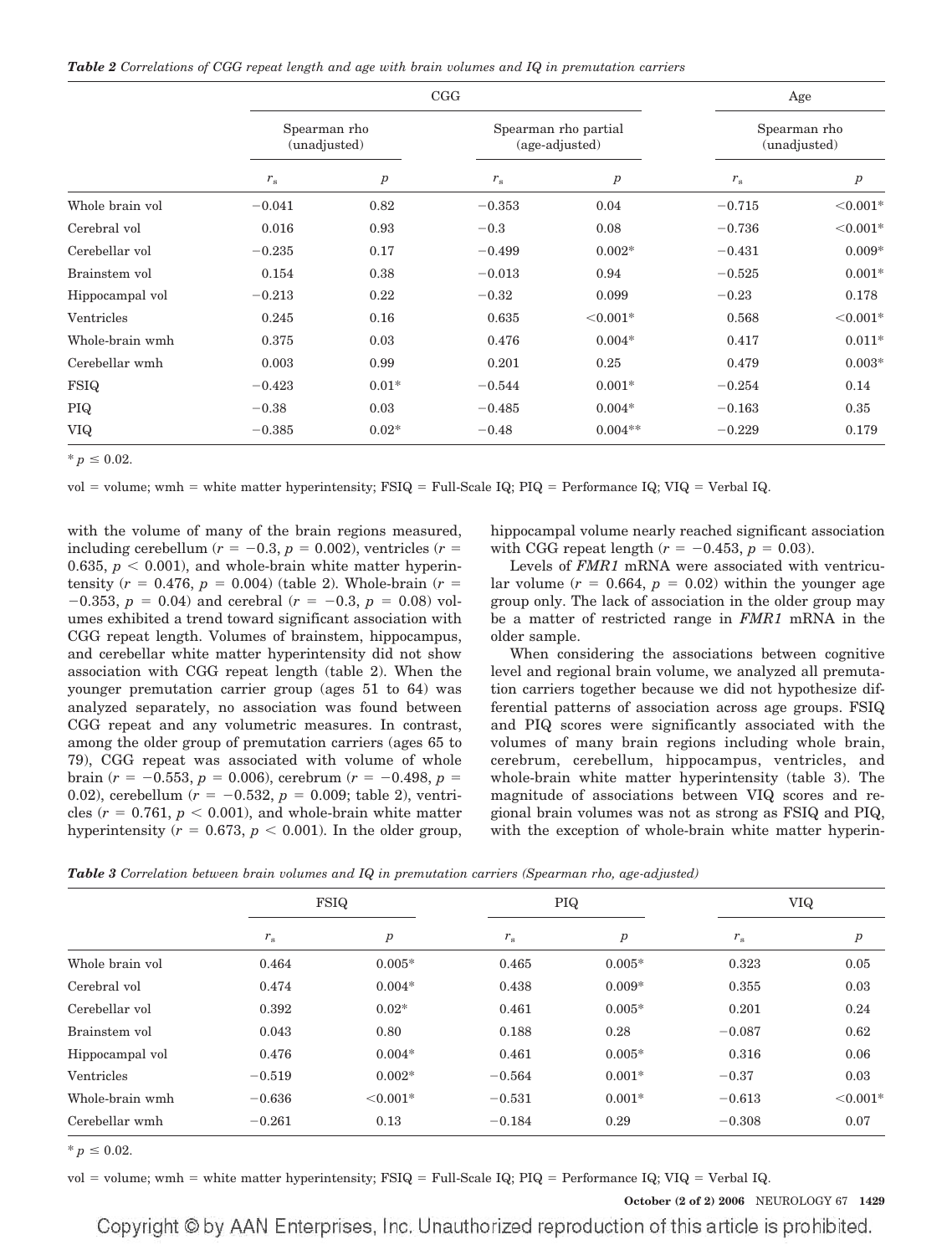tensity  $(r = -0.613, p < 0.001)$ . Cerebral volume  $(r =$ 0.355,  $p = 0.03$  and ventricular volume ( $r = -0.37$ ,  $p =$ 0.03) showed near significant associations with VIQ. Cerebellar volume was not associated with VIQ (table 3).

Molecular correlations among the premutation carriers indicate that higher CGG repeats are associated with lower FSIQ  $(r = -0.544, p = 0.001)$ , PIQ  $(r = -0.485, p =$ 0.004), and VIQ  $(r = -0.48, p = 0.004)$ . The younger age group of premutation carriers shows a similar pattern of association to the older premutation carriers in terms of magnitude and direction; however, only the association between FSIQ and CGG repeat length reached significance  $(r = -0.678, p = 0.015$ ; table 2). *FMR1* mRNA was not significantly associated with any of the IQ measures.

**Discussion.** We report significant volume loss in the whole brain, cerebrum, and cerebellum, as well as increases in whole-brain white matter hyperintensity volume associated with FXTAS. These changes correlate with CGG repeat number and become more severe with age. We also see subtle differences between unaffected carriers and controls with a smaller brainstem and a trend toward increased ventricle volume in unaffected carriers. It is possible that these relatively subtle brain differences are early indicators of later-developing FXTAS. However, longitudinal studies are needed to confirm this hypothesis. Alternatively, these brain changes could represent a developmental effect of the premutation caused by high mRNA levels or perhaps subtle FMRP deficits. Hippocampal volume does not appear to be significantly affected by FXTAS, although we know that the hippocampus has the highest rate of inclusions<sup>8</sup> relative to other regions measured. In a previously published study, larger hippocampi were found in unselected older premutation carriers compared with controls, $6$  perhaps related to a developmental effect of the premutation. However, increased CGG repeat length has been associated with reduced hippocampal volume<sup>23</sup> and reduced gray matter density in the amygdalohippocampal complex in unaffected male premutation carriers.12 Further research should clarify the relationship between molecular variables and hippocampal size in premutation carriers.

When considering the associations of molecular abnormalities of the *FMR1* premutation with FXTAS, it is clear that increased CGG repeat length adversely affects many brain regions. CGG repeat size in blood and brain are typically consistent in patients assessed in postmortem studies<sup>8,18</sup>; however, *FMR1* mRNA levels are different between blood and brain and also vary in each region of the brain with the highest levels observed in the hippocampus.18 Therefore, it is not surprising that the mRNA levels of blood do not correlate with brain volumes as do the CGG repeats.

We compared regional brain volumes with the general measures of cognition provided by FSIQ, PIQ, and VIQ. An expected finding was the positive association between cerebellar volume and PIQ, coupled with the lack of association between this same region and VIQ. Central to the PIQ measure are motor-based tasks, such as object manipulation, so we would expect this measure to be sensitive to involvement in FXTAS. VIQ, which measures verbal comprehension and fluency, is relatively well preserved early on in FXTAS, which helps to differentiate the cognitive decline in FXTAS from Alzheimer disease.<sup>24</sup>

The association between CGG repeat length and cognitive ability in the premutation carriers, including the younger age sample, suggests that molecular abnormalities may contribute to cognitive decline prior to manifestation of obvious structural abnormalities. In an additional study, which includes detailed neuropsychological studies in FXTAS, the early cognitive problems involve memory and executive function deficits.25 This suggests hippocampal and frontal effects initially from the elevated CGG repeats and is consistent with previously reported data in premutation males without FXTAS.<sup>26</sup> Alternatively, premutation males with a higher CGG repeat number may show a decrease in FMRP, which can lead to intellectual deficits beginning in childhood.27,28

The influences of the CGG repeat, coupled with increasing age, on cognition and brain volumetric changes have important prognostic implications. Additional studies have found that the CGG repeat length correlates with age at onset of tremor,<sup>29</sup> and in our study, there is greater brain atrophy and white matter changes in those who carry *FMR1* premutation alleles with a higher repeat number. CGG repeat number has been found to correlate with reduced total brain and cerebral volumes in a study of eight premutation carriers unselected for neurologic symptoms.<sup>6</sup> Our study extends this finding to more regions and to the total volume of white matter disease. We also know that a higher CGG repeat number in 11 men who died with FXTAS correlated with the percentage of inclusions in multiple regions of the brain and with age at death.9 Further studies with larger sample sizes are needed to better understand the relationship of *FMR1* molecular variables to the onset and severity of disease. Finally, studies are needed to examine environmental and other genetic factors contributing to the trajectory of neurodegeneration in FXTAS.

## **References**

- 1. Hagerman RJ, Leehey M, Heinrichs W, et al. Intention tremor, parkinsonism, and generalized brain atrophy in male carriers of fragile X. Neurology 2001;57:127-130.
- 2. Jacquemont S, Hagerman RJ, Leehey M, et al. Fragile X premutation tremor/ataxia syndrome: molecular, clinical, and neuroimaging correlates. Am J Hum Genet 2003;72:869–878.
- 3. Jacquemont S, Hagerman RJ, Leehey MA, et al. Penetrance of the fragile X–associated tremor/ataxia syndrome in a premutation carrier population. JAMA 2004;291:460–469.
- 4. Hagerman PJ, Hagerman RJ. The fragile-X premutation: a maturing perspective. Am J Hum Genet 2004;74:805–816.
- 5. Loesch DZ, Churchyard A, Brotchie P, Marot M, Tassone F. Evidence for, and a spectrum of, neurological involvement in carriers of the fragile X pre-mutation: FXTAS and beyond. Clin Genet 2005;67:412– 417.

## **1430** NEUROLOGY 67 **October (2 of 2) 2006**